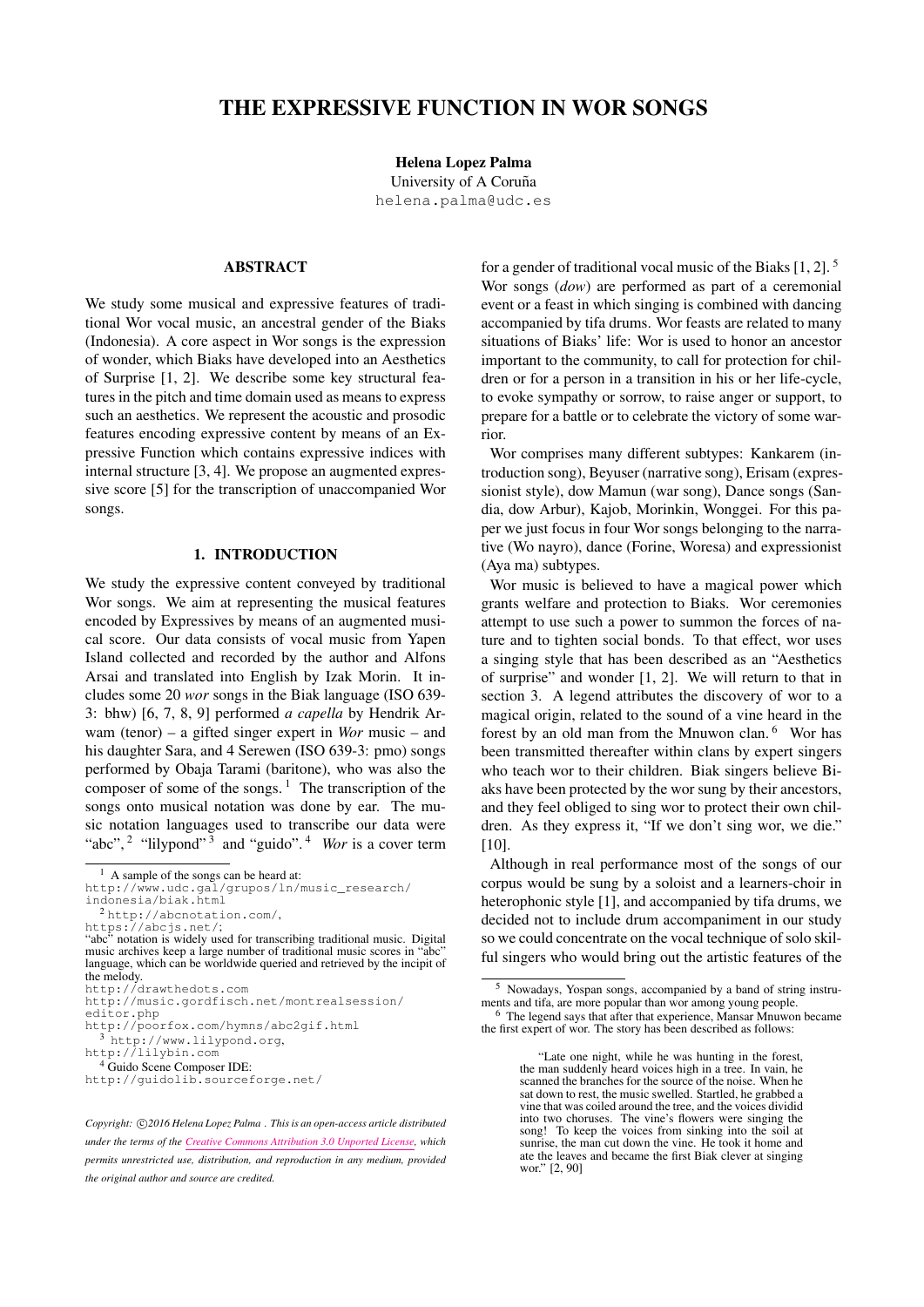<span id="page-1-3"></span>

| mode  | interval | song                |
|-------|----------|---------------------|
| CDEGA | 22323    | Ayama               |
| DEGAC | 23232    | Wo nayro; Ae yasoba |
| EGACD | 32322    |                     |
| GACDE | 23223    |                     |
| ACDEG | 32232    |                     |

Table 1. Pentatonic scales.

music.

# 2. MUSICAL FEATURES

The features that contribute to build and articulate the structure of our songs are: The scaling of the octave interval, the intervals with a functional value, and syntactic units such as motives, phrases, intermediate and final cadences.

### 2.1 Scales, Pitch-Class Sets and Interval Vectors

The songs in our corpus are built using anhemitonic pentatonic and tetratonic scales, with no intervals of a semitone between any two consecutive notes. Although intervals of a semitone or even of a smaller size may occur as ornamental notes, they do not have a structural role. In section [2.1.1](#page-1-0) we focus on pentatonic scales and in section [2.1.2](#page-1-1) on tetratonic ones.

#### <span id="page-1-0"></span>*2.1.1 Pentatonic scales and modes*

The anhemitonic pentatonic scale is built from the section 0-4 in the cycle of fifths (C G D A E), pitch class set  $\{0, 2, 4, 7, 9\}$ . The smallest interval between any two consecutive notes is a tone interval.<sup>[7](#page-1-2)</sup> Scales are built with a pattern of alternating intervals with size of 2 and 3 semitones. Starting with a pitch class 0, the structure of interval sequence is 2 2 3 2 3. Depending on which note is taken as the first one of the scale, those sounds can be organized in five different modes or rotations, each mode with a particular flavour associated. In a pentatonic scale there are 5 possible different modes (cf. table [1\)](#page-1-3). In wor songs, a mode is an arrangement of sounds around a nuclear tone, taken as the ground or tonic sound.  $8$  A tone is prominent if it is the last sound in a final cadence of a song. The nuclear tone can be viewed as the pitch that marks the point of rest in a song.

### (1) Ae ae! Yasoba (mode 2: d e g a c)



#### (2) Ayama (mode 1: f g a c d)



Figure 1. Ae yasoba e: chroma.



Our songs use the anhemitonic pentatonic mode 1 ("Aya ma") and mode 2 ("Ae! Yasoba"), both symmetrical. Mode



Figure 2. Pentatonic scales.

2 is very frequent in the songs we collected. The implicit tonic chord in mode one is CEG, and in mode two is the suspended DGA.

#### <span id="page-1-1"></span>*2.1.2 Anhemitonic tetratonic*

Tetratonic scales seem to be generated as gapped anhemitonic pentatonic [\[11\]](#page-5-10). Our songs use the tetratonic asym-

|   | mode        | interval | song     |
|---|-------------|----------|----------|
|   | CDEG(A)     | 2235     | Forine   |
| 2 | D E G A (C) | 2325     | Yasoriso |
| 3 | E G A C (D) | 3234     |          |
| 4 | G A C (D) E | 2343     |          |
| 5 | A C D E(G)  | 3225     | Woresa   |

Table 2. Tetratonic scales.

<span id="page-1-2"></span>However, our songs do not use the whole pentatonic scale with intervals of the same size (C D E F# G#).

<span id="page-1-4"></span><sup>8</sup> Although any of those modes can be transposed, in Wor songs transpositions depend on the natural register of the voice of a singer rather than on musical composition criteria.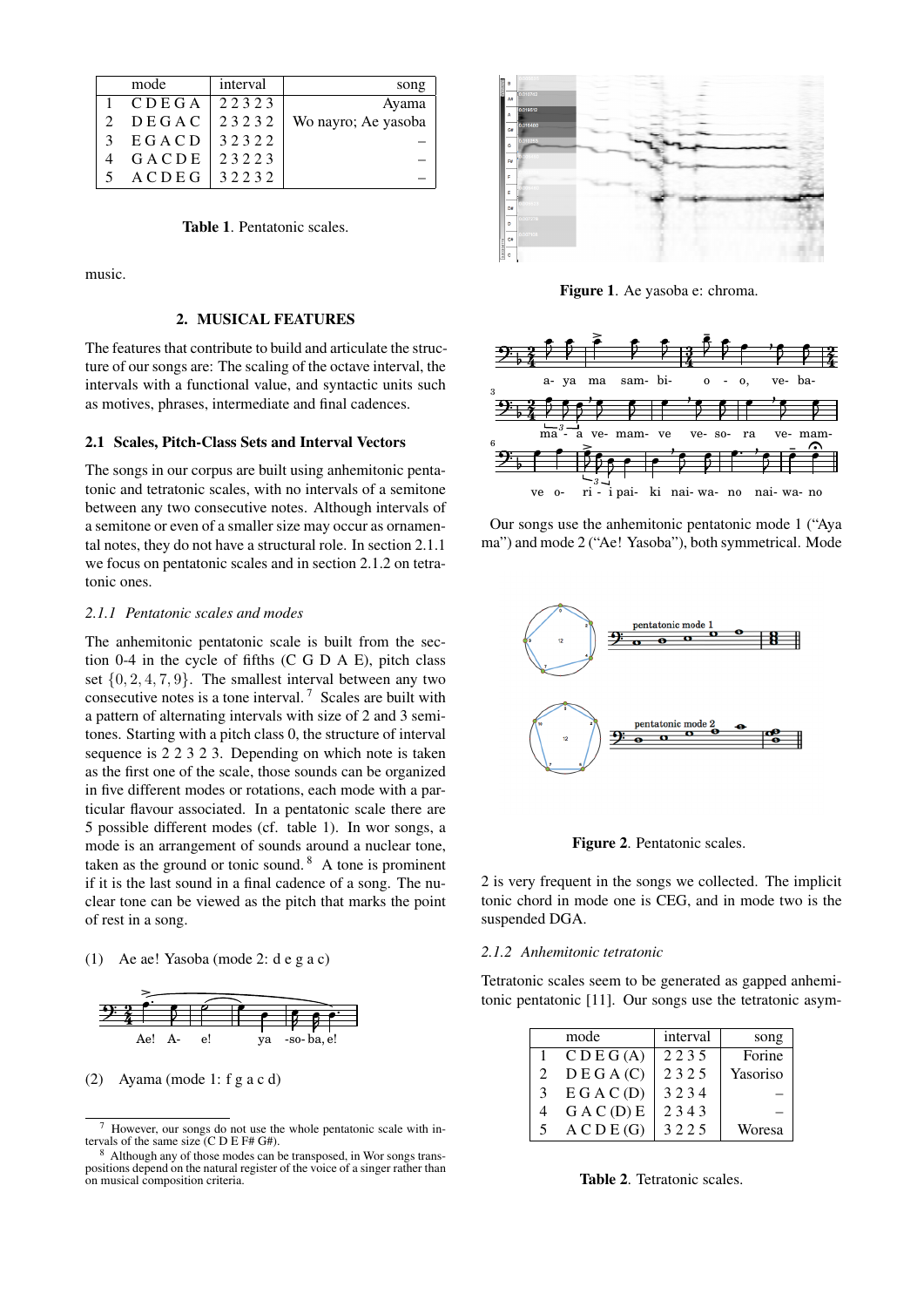metrical mode 1 ("For ine"), the symmetrical mode 2 ("Yasoriso" and the asymmetrical mode 5 ("Woresa").

(3) Woresa (tetratonic 5: e g a b)



Mode 1 has the implicit major chord CEG(D). Mode 2 the suspended tonic chord DGA. Mode 5 has the implicit minor chord ACE(D).



Figure 3. Tetratonic scales.

<span id="page-2-1"></span>In table [3](#page-2-1) we summarise the interval vectors of pentatonic and tetratonic scales used in our songs.

| prime form    | scale   | <i>i</i> -vector | sym |
|---------------|---------|------------------|-----|
| ${0,2,4,7,9}$ | penta 1 | [032140]         |     |
|               | penta 2 |                  |     |
| ${0,2,4,7}$   | tetra 1 | [021120]         |     |
|               | tetra 5 |                  |     |
| ${0,2,5,7}$   | tetra 2 | [021030]         |     |

Table 3. Interval vectors of pentatonic and tetratonic scales

# 2.2 The structure of the songs

The songs are generated from some motive with a melodic or rhythmic prominent characteristic. Such motives are subject to variations which make them grow into articulated phrases.

### Phrases

The phrase is a syntactic unit consisting in some integrated musical events. We use the definition of phrase in [\[12,](#page-5-11) 3]:

> ". . . a unit approximating to what one could sing in a single breath."

The phrase ending may be marked by a combination of features:

1. Rhythmic reduction. The notes at the end of a phrase may have a longer duration.

- 2. Melodic relaxation through a drop in pitch.
- 3. The use of some characteristic descending sequence associated to the end of a phrase.
- 4. The use of a nuclear tone in a mode.
- 5. A fading-out amplitude envelop.

### Rhythm

The rhythm of the songs follows the metrics and the expressive structure of the words.

#### Range

The range of the rising and falling contour of the phrases is between a pentachord, and a heptachord in the final cadences.

#### Motives

In the song "Forine", the main motive is an anapaest rhythmic feet ∘ ∘ •. The motive is repeated three times. Each time with a descending pitch

(4) "For ine": rhythmic motive



The initial phrase of song "Wo nayro" is made of 2 motives: a wonder motive, expressed by an exclamative surpriselike utterance on E (cf. figure [4\)](#page-2-2), which is answered at a perfect fifth below by a motive with an ascending-descending contour (ABA).

<span id="page-2-2"></span>

Figure 4. Wo! Nyaro diriyamane.

### 3. THE EXPRESSIVE FUNCTION

<span id="page-2-0"></span>The meaning conveyed by Wor songs is structured in two hierarchical layers: The lexical and the expressive structure. The Lexical Structure is generated from predicative items that describe events denoting truth conditional content. The Expressive Structure conveys affective or communicative contextual content with no truth conditional value. It is built from an expressive function that projects the lex-ical structure onto an expressive utterance.<sup>[9](#page-2-3)</sup> Both lexical and expressive structures differ musically in pitch and intensity features and in pauses marking phrasal structure.

Some of the linguistic items encoding expressives documented in wor lyrics include: interjections (*wo*, *ae*) expressing wonder, surprise, or desire. [10](#page-2-4) The expression

<span id="page-2-3"></span><sup>&</sup>lt;sup>9</sup> The expression structure has been related to an allegedly early stage in the evolution of human language, which could be shared by some animal vocalisations, such as the language of birds [\[13\]](#page-5-12).

<span id="page-2-4"></span><sup>&</sup>lt;sup>10</sup> Interjections and affective vocalisations are holistic expressions that cannot be analysed in subcomponents. They show the property of descrip-tive ineffability [\[4\]](#page-5-3), which captures the fact that it is difficult to describe their content by means of a linguistic paraphrase.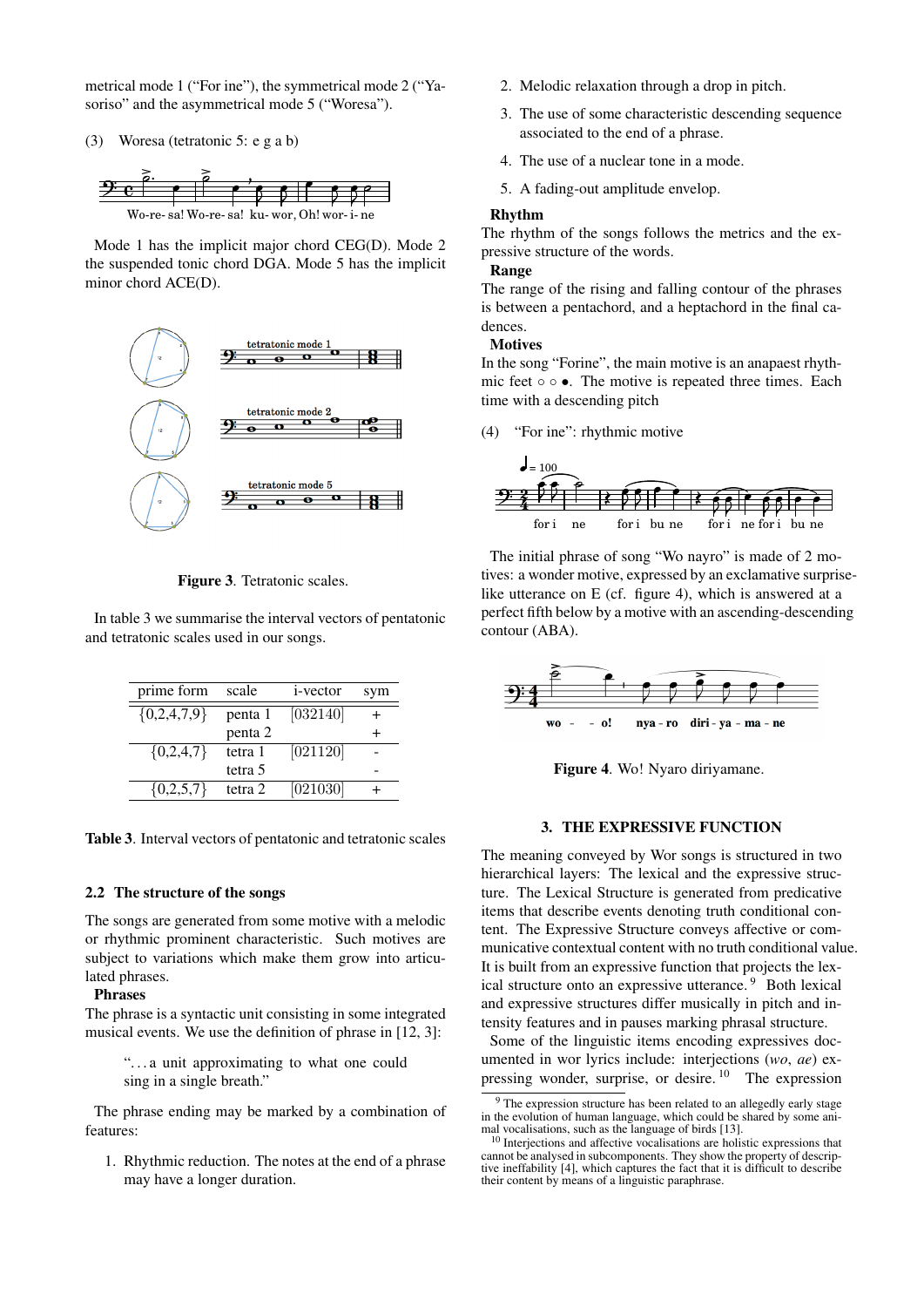of wonder is a prominent feature in the aesthetics of wor songs, characterised as an "aesthetics of surprise" [\[2,](#page-5-1) [1\]](#page-5-0). Attention-getters [\[14\]](#page-5-13) expressed with a verb in imperative mood (*woresa* 'stand up'; *wafyeri* 'dance') or by nominal phrases (*for ine* '(light) this fire'). Those are invitations to dance or to participate in some way in the wor ceremonial feast. Topic markers (*ma*) pointing to the experiencer of a contemplative event (*aya ma* 'I-TOPIC').

We represent the expressive function  $f_{exp}$  by means of expressive indices with an internal structure [\[3,](#page-5-2) [4\]](#page-5-3). Indices form the tuple  $\langle v, o, \delta, t \rangle$  with v standing for the voice of the agent uttering the expressive, o the object (who, what) to which the expressive is orientated,  $\delta$  the degree of the expressive,  $t$  the time interval  $[15]$  (onset, offset) of the duration of the expressive. The expressive function  $f_{exp}$  takes an utterance - projected from the lexical structure  $u_{lex}$  and yields an expressive utterance  $u_{\text{exp}}$ .

$$
f^{\langle v, o, \delta, \tau \rangle}(u_{lex}) = u_{exp} \tag{1}
$$

In the tree below the expressive structure is obtained by projecting a lexical context  $C_{lex}$  – which conveys the content of an utterance generated from items in the lexical structure with truth-conditional meaning – onto an expressive context  $C_{exp}$ .



The musical features of expressives are the ones associated with call-like vocalisations (attention-getters), screams, or conative speech acts (incitations to action). The indices  $v, o, \delta, \tau$  of the expressive function may be related with some of the following emphatic features:

- High register within a scale.
- Sustained mora sounds bearing ornamental fluctuations in pitch, as the one expressing *Wooo!* in the song "Wo! nyaro" (cf. figure [5\)](#page-3-0).
- Intensity of the signal. In figure [6](#page-3-1) the intensity of the signal of the expressive is measured as the RMS value of the waveform.
- Repetitions, sometimes with an additional reinforcing segment (for ine, foribune).

By contrast, the pitch range of the melodic contour for the lexical structure is almost monophonic and in a low register within a scale. Furthermore, the phrasing and the rhythm follows the metrics of the words. In the table [4](#page-4-0) we summarise musical features differentiating expressives

<span id="page-3-0"></span>

Figure 5. Melismatic ornamentation in "Wo! nayro".

<span id="page-3-1"></span>

Figure 6. Intensity of the Expressive energy in "Ae! Ae! Yasoba".

### 4. LYRICS

(5) Gender: Erisam. Tribal expression of the self.

*Aya* 1SG *ma* TOP *sambio ve-ba-ma ve-mam* myself who-big who-look to *ve*

*ve-so.ra* who-follow who-look to sun-3SG moon-3SG *ve-mam ve or-i paik-i*

*na-i-wa* 3PL.INAN-SPC-over.there LOC 3PL.INAN LOC *no na-i-wa no*

'Here I am myself grown up looking at that distant sun and moon.'

### (6) Gender: Erisam

|                             | Ae ae ya-so ba e awin e<br>EXP EXP 1SG-follow not EXP mother EXP                |  |  |  |  |
|-----------------------------|---------------------------------------------------------------------------------|--|--|--|--|
|                             | be-o marbui ker o ma ya-far-fnak<br>give-me marbui little.piece EXP so 1SG-play |  |  |  |  |
| va-ri vari<br>side-the side | ya-frar kamsar o ya-so ve Kurudu ve<br>1SG-run kamsar EXP 1SG-go to Kurudu to   |  |  |  |  |

'Mother, let me go to the other side of the island, to the village of Kurudu, so I can play with a piece of marbu.'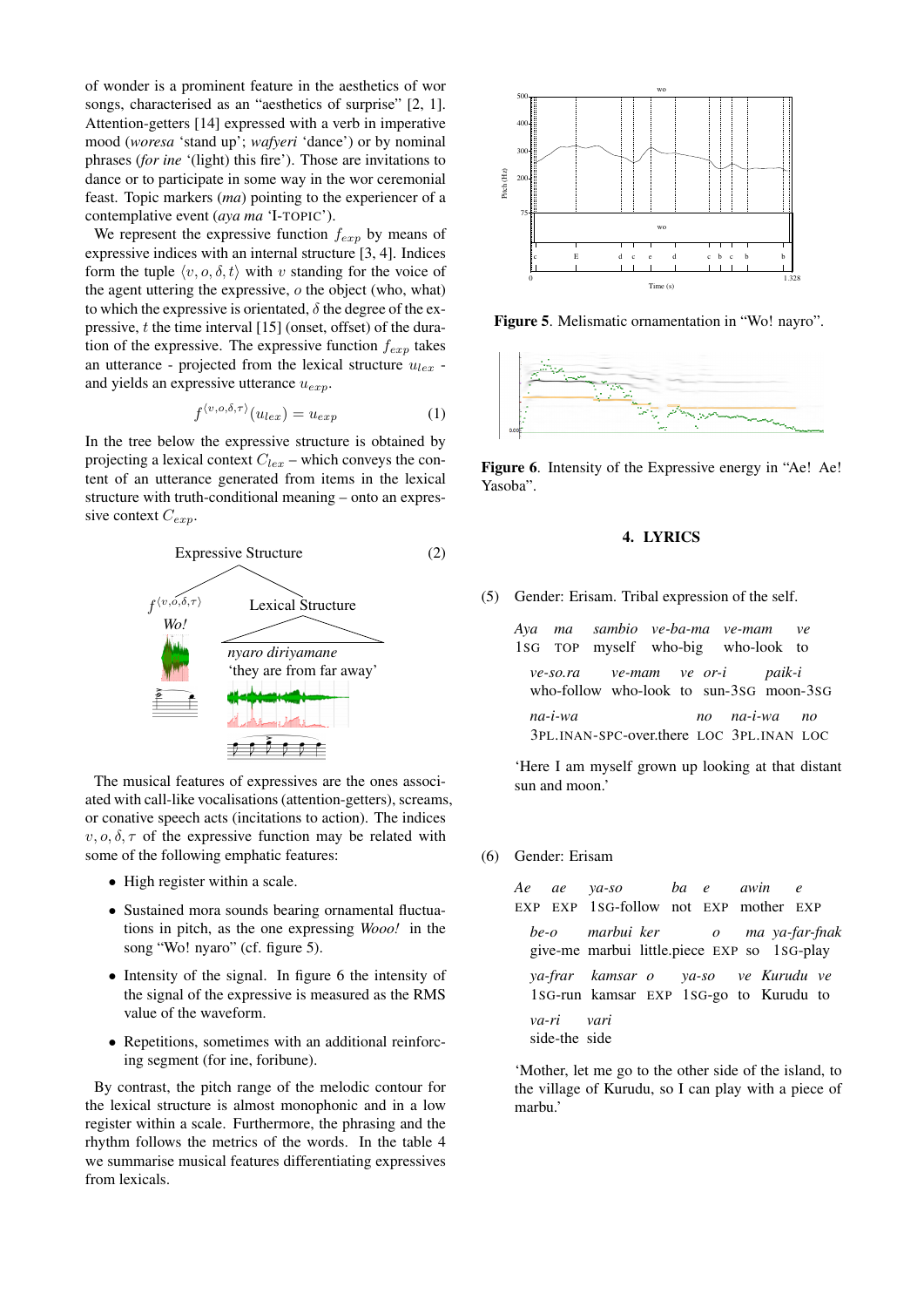<span id="page-4-0"></span>

| <b>Musical Feature</b> | Expressive | Lexical        |
|------------------------|------------|----------------|
| Pitch register         | high       | low            |
| Duration               | emphatic   | speech metrics |
| Accent                 | intense    | regular pulse  |
| Envelop                | sharp      | not sharp      |

Table 4. Musical features of expressive and lexical structure

(7) Gender: Ceremonial wor

*For ine* fire 3SG.SPC fire 2SG.SPC girl-PL 2SG-dance *for ibune insos-e wa-fyeri wa-susu* 2SG-move.backward 2SG-make.burn EXP *wa-kababen o*

'This fire, light this fire. Girls, dance, move forth and backwards, make a big fire and dance.'

(8) Gender: Ceremonial. The singer incites a woman to dance and sing around the fire.

| Wores-a wores-a ku-wor o wor                                            |  |  |  |  |
|-------------------------------------------------------------------------|--|--|--|--|
| 2sG-stand 2sG-stand 1DU.INC-sing song                                   |  |  |  |  |
| ine bae bin ve-na wore wo<br>3SG.SPC EXP woman who-has songs EXP        |  |  |  |  |
| wores-a ku-wor o wor ine bae<br>2sG-stand 1DU.INC-sing song 3sG.SPC EXP |  |  |  |  |

'Stand up; lets you and I sing this song. Come on, woman who sings. Stand up, lets sing this song.'

# 5. AN AUGMENTED EXPRESSIVE SCORE **MODEL**

The interconnected research of composers, performers, artists scientists and engineers taking place since 1945, and the need for designing an accurate language to represent the results of such interactive research has stimulated the invention of new music notation technologies. Recent scoring systems that have created a language capable of meeting such artistic and scientific demands can be classified according to the following aims:

a) Notation languages aiming at being a tool for the design of contemporary composition scores. Examples of such systems are BACH [\[16\]](#page-5-15), implemented as a library in Max/MSP;  $^{11}$  $^{11}$  $^{11}$  Another is ENP [\[17\]](#page-6-0), built in the lisp orientated visual programming language PWGL. [12](#page-4-2) ENP has a GUI with direct editing capabilities. ENP enables to construct scores in both mensural and non-mensural time. The score can be augmented with graphical annotations of a large kind of different sorts: expression marks for performance directives, or analysis annotations for motives, harmonic progressions, or Schenker style graphs, pitch-class score-BPF. It is a powerful tool for the design of contemporary compositions. However, in its actual state it is not possible to synchronise mensural and non-mensural notation or symbolic notation and audio signal.

b) Notation systems aiming at representing musical analysis: Those include the powerful signal visualiser and artistic graphic designer tool EAnalysis. [13](#page-4-3) Another recent analysis model [\[18\]](#page-6-1) is a computer implementation of Lerdahl and Jackendoff's GTTM. [14](#page-4-4) The interactive GTTM analyser and the GTTM database with 300 monophonic pieces are available online.  $15$  c) Notation systems designed to follow agents in live performances: Antescofo.  $16\bar{d}$  $16\bar{d}$ ) Notation systems capable of synchronising diverse multimedia objects. One of such systems is INScore [\[19\]](#page-6-2), which provides an OSC API for designing interactive augmented music scores. The music score, symbolise in guido language, is projected into a scene, where it may be augmented with audio or video signals, bitmap or vectorial images. Time is the core driving feature and the interactive elements are related by means of a mapping algorithm. This system can be used in multi-agent live scoring performances.

The aims that have guided our modelling of a music score system for Wor songs have been:

- To provide an analysis of the compositional techniques used in traditional Wor songs.
- To account for the relation between speech and song instantiated in Wor vocal music.
- To fix the music and the text of Wor songs in order to contribute to preserving the rich musical heritage of the Biaks.

We model the music score of Wor vocal music as an Augmented Expressive Score (AES) with the dynamic structure of a bottom up directed tree. Figure [7](#page-4-7) illustrates AES applied to the song "Woresa". In the AES model, the in-

<span id="page-4-7"></span>

Figure 7. Augmented Expressive Score for "Woresa".

dices of the expressive function  $f^{\langle v, o, \delta, \tau \rangle}$  are located at the vertices of the tree.

set. Non-standard expressions include groups, canvas-expressions) Time-span binary tree, which captures the core melodic items; (d) GTTM provides a generative abstract representation of classical tonal music in 4 levels: (a) Grouping structure; (b) Metrical Structure; Prolongation binary tree, which captures tension and relaxation.

<span id="page-4-1"></span><sup>11</sup> <http://www.bachproject.net/home>

<span id="page-4-2"></span><sup>12</sup> <http://www2.siba.fi/PWGL/>

<span id="page-4-4"></span><span id="page-4-3"></span><sup>13</sup> [http://logiciels.pierrecouprie.fr/?page\\_id=](http://logiciels.pierrecouprie.fr/?page_id=402)  $402$ <br> $14$ 

<span id="page-4-5"></span><sup>15</sup> <http:www.gttm.jp>

<span id="page-4-6"></span><sup>16</sup> <http://repmus.ircam.fr/score-following>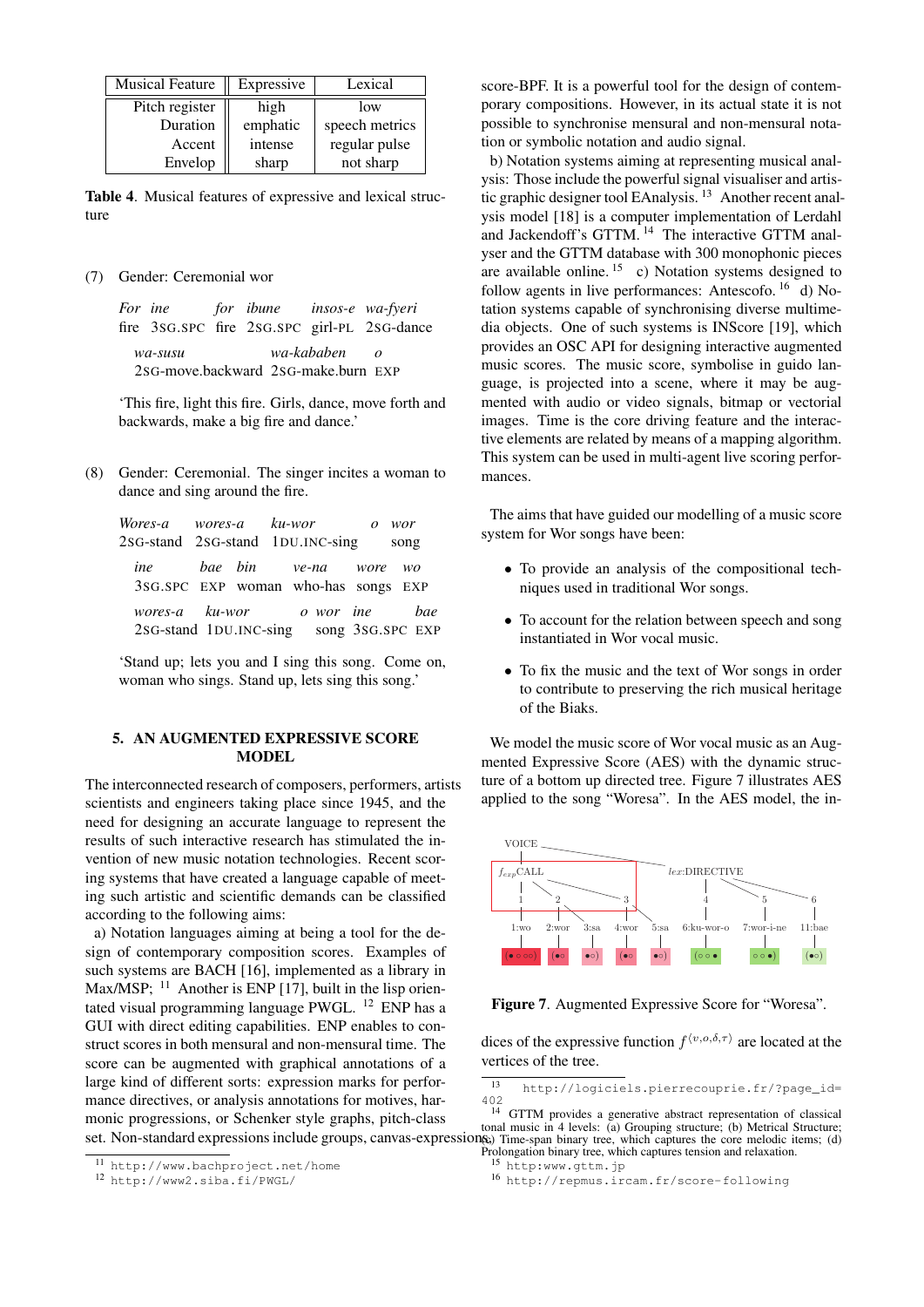<span id="page-5-16"></span>

| 0.038895 | 1.400212 | WΟ    |
|----------|----------|-------|
| 1.487725 | 2.168383 | wor   |
| 2.259138 | 3.007862 | sa    |
| 3.056481 | 3.798723 | wor   |
| 3.850582 | 4.589583 | sa    |
| 4.657649 | 4.800263 | ku    |
| 4.800263 | 5.020667 | wor-o |
| 5.429062 | 5.578158 | wor   |
| 5.610571 | 6.158339 | ine   |
| 6.158339 | 8.112801 | bae   |
|          |          |       |

# Table 5. Time intervals

- The voice index  $(v)$  names the highest vertex (VOICE).
- The expressive function item  $(f_{exp})$  is represented at a vertex annotated with a label specifying the semantic content of the expressive  $(f_{\text{exp}}\text{CALL})$ .
- The time index  $(\tau)$  is represented at the numbered vertices. The  $\tau$  level relates an audio signal interval with a graphical score segment. The number  $n$  labelling each  $\tau$  vertex (1 through 6 in the example) stands for an index in a relational database, which specifies the intervals (onset, offset) of the temporal duration of the audio signal for each syllable of the lyrics (table [5\)](#page-5-16). We apply the mapping algorithm propose in [\[20\]](#page-6-3) to relate the time interval and the graphic segment.
- The red and green coloured nodes at the bottom of the tree represent the  $\delta$  index of the expressive function, with the gradation of colour standing for the degree of energy of the expressive.

We implement our AES model in Max/MSP.

# 6. CONCLUSIONS

A key aesthetic feature of Wor traditional songs is the expression of wonder, conveyed through linguistic and musical means. We have proposed that the linguistic and musical expressive items are part of an Expressive Structure which is built on top of a Lexical Structure bearing truthconditional meaning. The expressive structure is obtained by applying an Expressive Function  $f_{exp}$  to an utterance conveying truth-conditional lexical content  $u_{lex}$ . We represent the expressive function by means of indices with internal structure  $f^{\langle v, o, \delta, \tau \rangle}$ . We map those indices onto the musical features represented in an augmented score.

# Abbreviations

 $1 =$  first person;  $2 =$  second person;  $3 =$  third person; AN  $=$  animate; DU = dual; EX = exclusive; EXP = expressive;  $INAN = inanimate$ ;  $INC = inclusive$ ;  $LOC = locative$ ;  $PL =$ plural;  $pos = possessive$ ;  $REL = relativiser$ ;  $SG = singular$ ;  $SPC = specific$ ; TOP = topic; VBLZ = verbaliser; VOC = vocative;

# Acknowledgments

We would like to express our gratitude to Mercedes Bernacer,

Willem Burung, David Gil, Carmen Lage, Francesca Merlan and Alan Rumsey.

### 7. REFERENCES

- <span id="page-5-0"></span>[1] P. Yampolsky, Ed., *Music dari Biak, Irian Jaya 99057- 10 MDCD; Music of Indonesia*. Smithsonian Folkways, 1996, no. 40426.
- <span id="page-5-1"></span>[2] D. Rutherford, "Of birds and gifts: reviving tradition on an indonesian frontier," *Cultural Anthropology*, vol. 11, no. 4, pp. 577–616, 1996.
- <span id="page-5-2"></span>[3] D. Kaplan, "Demonstratives: An essay on the semantics, logic, metaphysics, and epistemology of demonstratives and other indexicals," in *Themes from Kaplan*. New York: Oxford University Press, 1989, pp. 481– 614.
- <span id="page-5-3"></span>[4] C. Potts, "The expressive dimension," *Theoretical linguistics*, vol. 33, no. 2, pp. 165–198, 2007.
- <span id="page-5-4"></span>[5] D. Fober, S. Letz, Y. Orlarey, and F. Bevilacqua, "Programming interactive music scores with inscore," in *Sound and Music Computing*, 2013, pp. 185–190.
- <span id="page-5-5"></span>[6] H. Arwam, *Memahami Kekerabatan Bahasa Barapasi-Tefaro-Sauri di Teluk Saireri Waropen*. Manokwari. West Papua: Sasako Papua Publisher, 2011.
- <span id="page-5-6"></span>[7] ——, *Dinamika Bahasa Biak*. Yogyakarta. Indonesia: Kepel Press, 2013.
- <span id="page-5-7"></span>[8] S. Mofu and M. Dalrymple, "On-line language documentation for biak," http://biak.clp.ox.ac.uk, 2010.
- <span id="page-5-8"></span>[9] W. Van den Heuvel, *Biak, description of an Austronesian language of Papua*. Netherlands Graduate School of Linguistics, 2006.
- <span id="page-5-9"></span>[10] F. Kamma, *Koreri Messianic Movements in the Biak-Numfor Culture Area.* Springer Netherlands, 2013.
- <span id="page-5-10"></span>[11] M. McLean, *The structure of Tikopia music*. Auckland. New Zeland: Archive of Maori and Pacific Music, Department of Anthropology, University of Auckland, 1991.
- <span id="page-5-11"></span>[12] A. Schoenberg, *Fundamentals of musical composition*. London: Faber & Faber, 1967.
- <span id="page-5-12"></span>[13] S. Miyagawa, R. C. Berwick, and K. Okanoya, "The emergence of hierarchical structure in human language," *Frontiers in psychology*, vol. 4, 2013.
- <span id="page-5-13"></span>[14] F. Ameka, "Interjections: The universal yet neglected part of speech," *Journal of Pragmatics*, vol. 18, no. 2, pp. 101–118, 1992.
- <span id="page-5-14"></span>[15] B. H. Partee, "Some structural analogies between tenses and pronouns in english," *The Journal of Philosophy*, pp. 601–609, 1973.
- <span id="page-5-15"></span>[16] A. Agostini and D. Ghisi, "A max library for musical notation and computer aided composition," *Computer Music Journal*, vol. 39, no. 2, pp. 11 – 27, 2015.